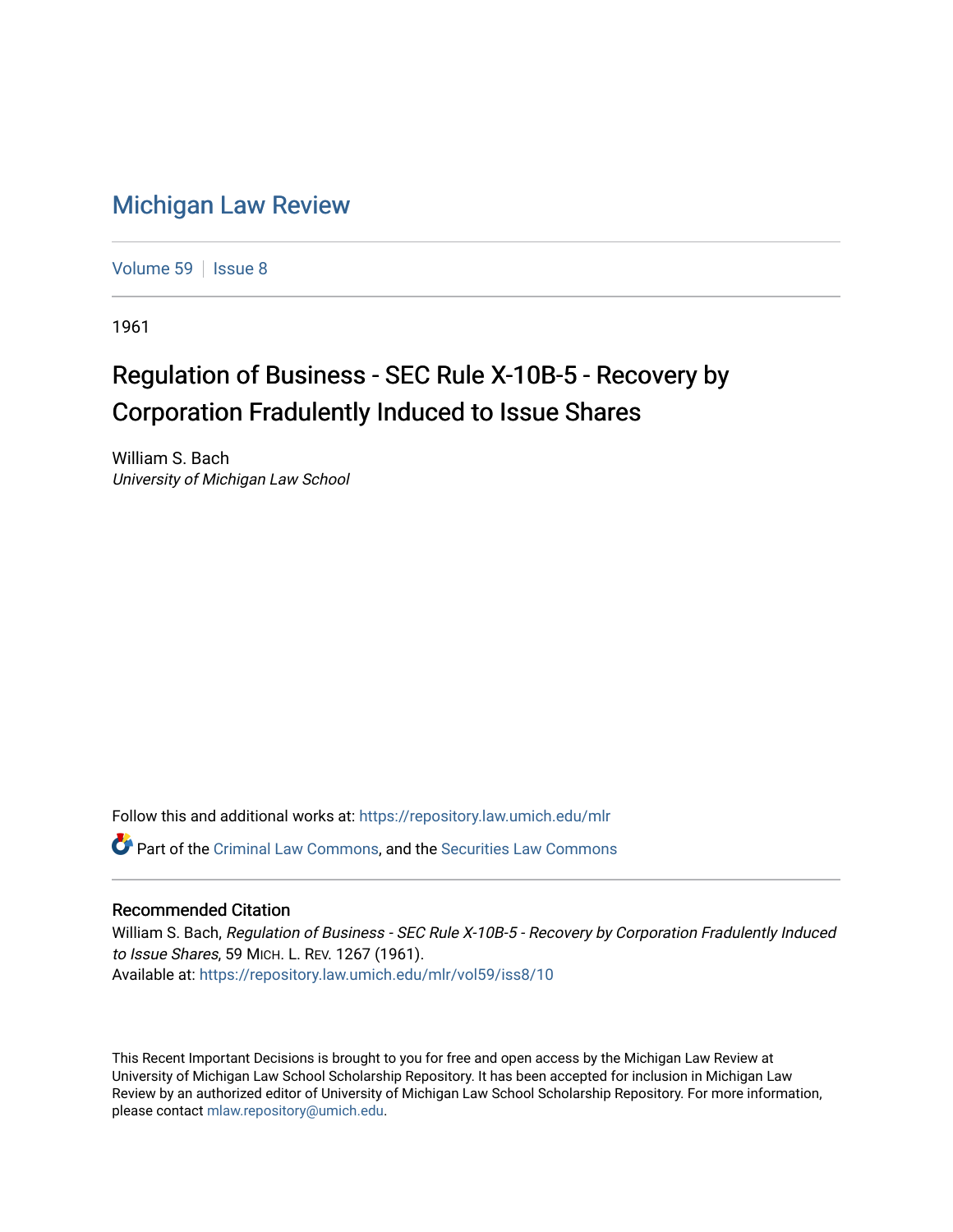REGULATION OF BUSINESS - SEC RULE X-10B-5 - RECOVERY BY CORPORA-TION FRAUDULENTLY INDUCED TO ISSUE SHARES-Defendants, Mountain States Securities Corporation and former officers of Consolidated American Industries, Inc., organized a dummy corporation, the Mid-Atlantic Development Company. The defendants drew a formal contract whereby Mid-Atlantic agreed to transfer worthless Cuban insurance company stock and equally valueless Honduran oil exploration rights to Consolidated in exchange for 700,000 shares of Consolidated stock. Consolidated's former secretary falsely certified a corporate resolution authorizing the issuance of the stock, and its former general counsel advised Consolidated's stock transfer agent that the transaction was exempt from SEC regulation. Acting on these representations, the transfer agent issued the Consolidated stock. Since at this time Mid-Atlantic had been dissolved, the Consolidated stock was issued to Mid-Atlantic's distributees who sold to individual investors throughout the world. The plaintiff, trustee in bankruptcy for Consolidated, brought the present action under section 10 (b) of the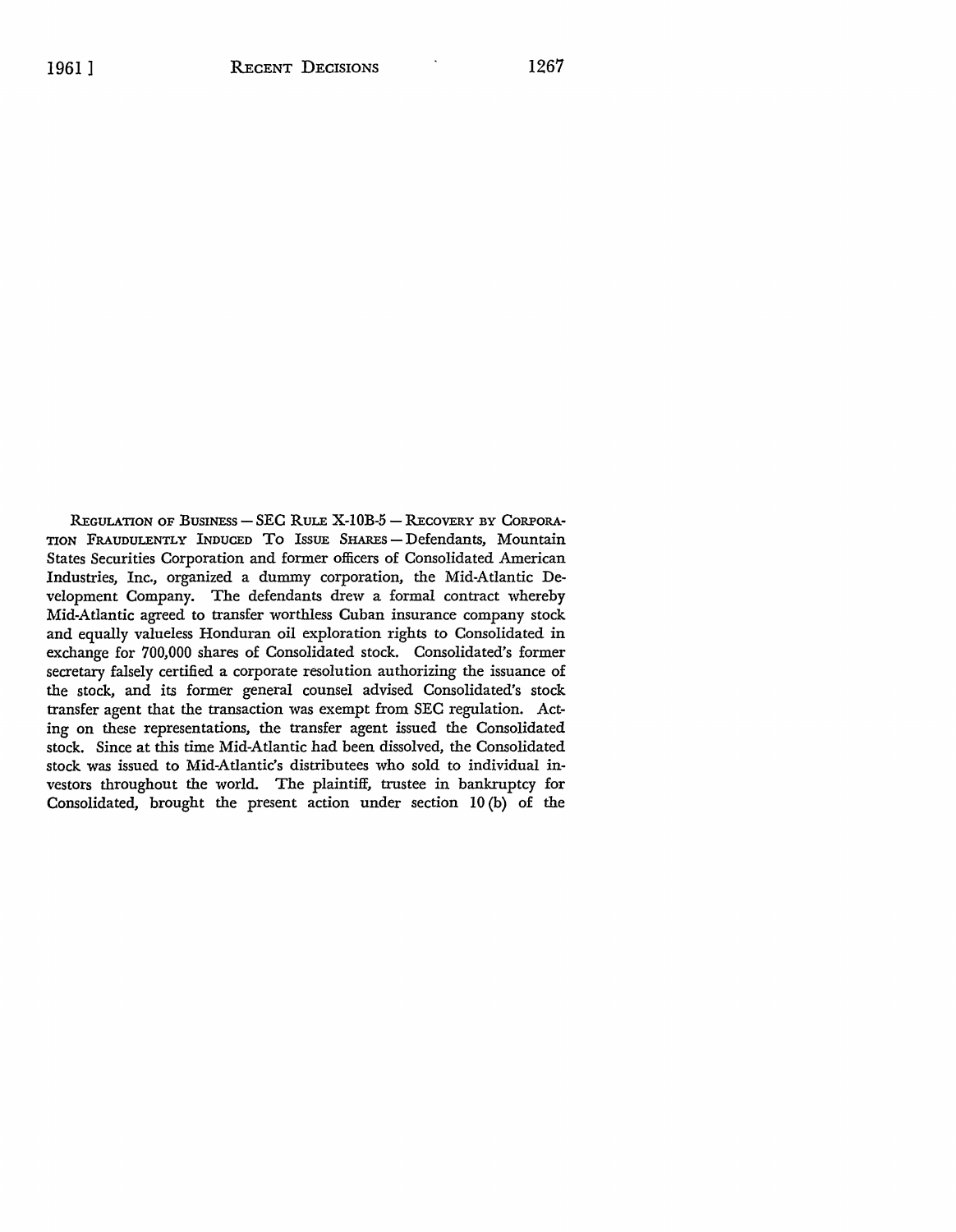Federal Securities Exchange Act of 19341 and its implementing regulation, rule X-IOB-5,2 to recover the value of the stock improperly issued. The district court dismissed, holding that the facts failed to state a cause of action under either the statute or rule X-I0B-5. On appeal, *held,* reversed, one judge dissenting. Because the issuance of its own stock by Consolidated was a "sale" within the meaning of rule X-IOB-5, plaintiff had a cause of action under the rule. *Hooper v. Mountain States Sec. Corp.,* 282 F.2d 195 (5th Cir.), *cert. denied,* 365 U.S. 814 (1961).

Under section IO (b) of the Federal Securities Exchange Act of 1934, the Securities Exchange Commission in 1942 promulgated rule X-l0B-5 in order *to* extend protection under the act *to* defrauded sellers, as well as purchasers, of securities.3 Although the defrauded party is not given an express civil cause of action by either section IO (b) or rule X-IOB-5, such a right has been repeatedly recognized since the 1946 decision of *Kardon v. National Gypsum* Co.4 The courts have, however, had difficulty defining the class protected by X-IOB-5. The *Kardon* case gave protection *to* "investors," a term broad enough to include defrauded stockholders who were induced without disclosure of material facts by majority shareholders to sell their holdings at less than actual value. However, shareholders have been denied relief in an attempt to recover "insider profits" under rule X-I0B-5, for the court felt that the rule protected only "purchasers" and "sellers" of securities and not those injured as a result of the mismanagement of corporate affairs.<sup>5</sup>

1 "It shall be unlawful for any person, directly or indirectly, by the use of any means or instrumentality of interstate commerce or of the mails, or of any facility of any national securities exchange . . .

(b) To use or employ, in connection with the purchase or sale of any security registered on a national securities exchange or any security not so registered, any manipulative or deceptive device or contrivance in contravention of such rules and regulations as the Commission may prescribe as necessary or appropriate in the public interest or for the protection of investors." Securities Exchange Act of 1934, § 10 (b), 48 Stat. 891 (1934), 15 U.S.C. § 78 (j) (1958).

<sup>2</sup>"It shall be unlawful for any person, directly or indirectly, by the use of any means or instrumentality of interstate commerce, or of the mails, or of any facility of any national securities exchange,

(a) To employ any device, scheme, or artifice to defraud,

(b) To make any untrue statement of a material fact or to omit to state a material fact necessary in order to make the statements . . . not misleading, or

(c) To engage in any act, practice, or course of business which operates or would operate as a fraud or deceit upon any person,

in connection with the purchase or sale of any security." SEC Reg. X-l0B-5, 17 C.F.R. § 240.lOb-5 (1949).

<sup>3</sup>"The new rule closes a loophole in the protections against fraud administered by the Commission by prohibiting individuals or companies from buying securities if they engage in fraud in their purchase." SEC Securities Exchange Act of 1934 Release No. 3230, May 21, 1942.

4 69 F. Supp. 512 (E.D. Pa. 1946), 46 MICH. L. REv. 680 (1948); see also Slavin v. Germantown Fire Ins. Co., 174 F.2d 799 (3d Cir. 1949); Acker v. Schulte, 74 F. Supp. 683 (S.D.N.Y. 1947); Mills v. Sarjem Corp., 133 F. Supp. 753 (D.N.J. 1955).

5 Birnbaum v. Newport Steel Corp., 193 F.2d 461 (2d Cir. 1952), 100 U. PA. L. REv. 1251 (1952), criticized in Comment, 4 STAN. L. REv. 308 (1952); see also Joseph v. Farnsworth Radio & Television Corp., 198 F.2d 883 (2d Cir. 1952).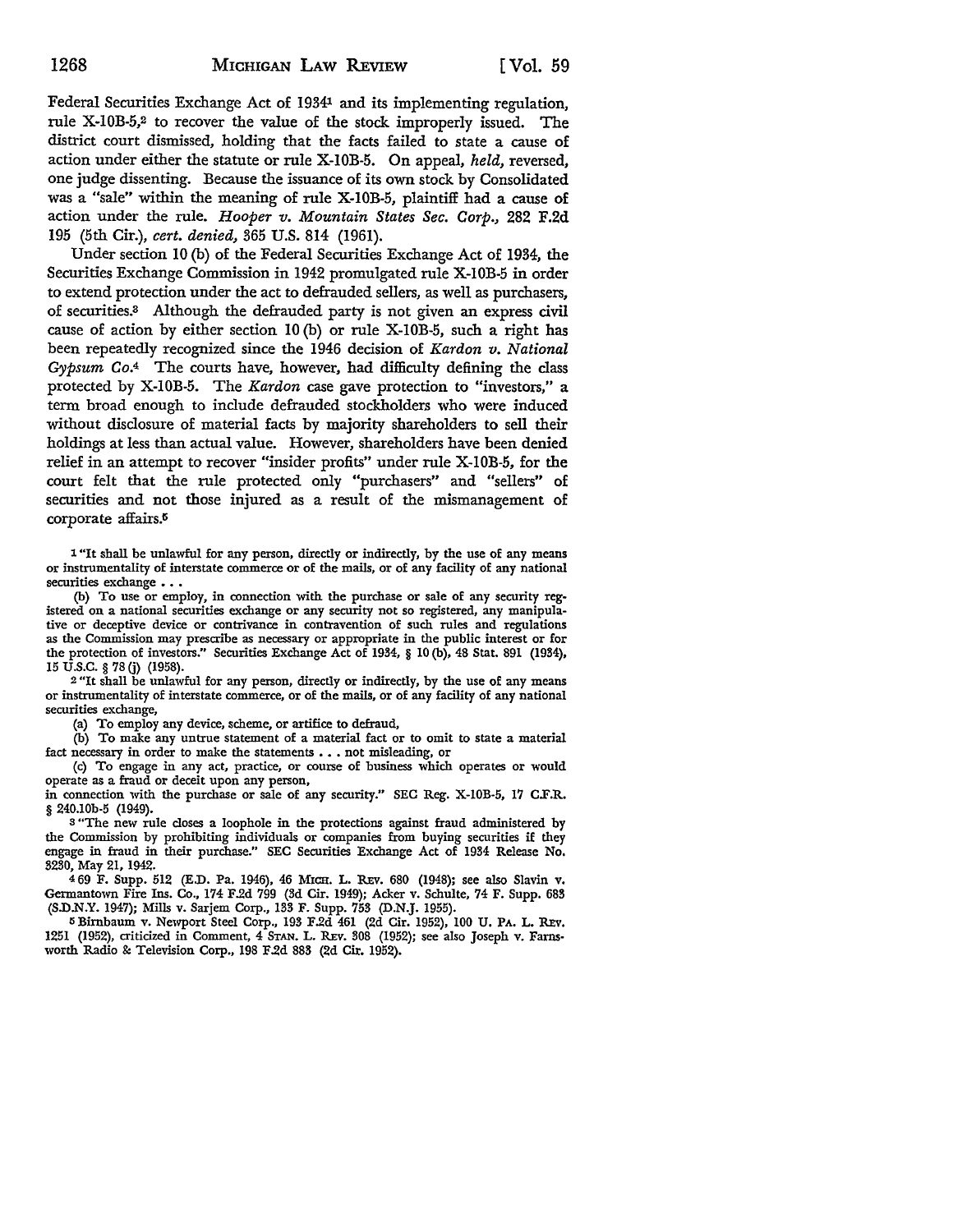The protected class has generally been broadened by the decisions which have applied X-IOB-5 to a variety of fact situations. Despite the language of the statute, $6$  the courts have extended rule X-10B-5 to govern transactions in which neither a national stock exchange nor a professional stock broker was involved.7 For example, in *Errion v. Connells* the plaintiff, who exchanged two parcels of land and securities worth \$124,000 for 125 acres of oyster beds purportedly of equal value, but actually worth only \$12,500, gained relief under rule X-IOB-5. The principal case specifically rejects "investors" as defining the protected class and recognizes that rule X-IOB-5 may be applied not only "for the protection of investors,'' but also "in the public interest.''9 In calling Consolidated a "seller," and thus within the protected class, the court needed to counter the dictum in *Howard v. Furstio* that "there is literally nothing to support the view that any substantive rights were created for the benefit of the corporation.''11 This case may be superfically distinguished because it arose under section 14 (a)12 rather than section IO (b). Nevertheless, it raises a valid question whether a corporation was intended to be protected under section IO (b) because "in the public interest or for the protection of investors" is the statutory standard to guide the SEC in adopting rules to implement both sections IO (b) and 14 (a). However, even if this standard does give the SEC the power to protect corporations, rule X-IOB-5 would appear to protect only sellers and purchasers, and it is not at all clear that the SEC intended that a corporation *issuing* its own shares outside the market should be classified a "seller." Nevertheless, the court in the principal case<sup>13</sup> did reason that the issuance of \$700,000 worth of stock constituted a "sale."

While the courts still speak of "sellers" and "purchasers," the decisions of *Errion v. Connell* and the principal case demonstrate that courts are moving toward considering any transfer of property a "sale" or "purchase" and toward permitting the defrauded party a remedy under federal law. While doubts have been raised whether this broad definition of the protected class was intended by Congress14 or the SEC, the alternative is to relegate plaintiffs to fraud remedies under state law. State remedies tend to be inadequate because interstate transactions often present difficult problems in securing jurisdiction over nonresident defendants. In con-

6 Securities Exchange Act of 1934, § 2, 48 Stat. 881 (1934), 15 U.S.C. § 78 (b) (1958). 7Fratt v. Robinson, 203 F-2d 627 (9th Cir. 1953); Robinson v. Difford, 92 F. Supp. 145 (E.D. Pa. 1950), 64 HARv. L. REv. 1018 (1951); Northern Trust v. Essaness Theatres Corp., 103 F. Supp. 954 (N.D. Ill. 1952).

8236 F.2d 447 (9th Cir. 1956), 55 MICH. L. REV. 1017 (1957), 70 HARV. L. REV. 1309 (1957), 9 STAN. L. REv. 589 (1957).

o Securities Exchange Act of 1934, § 10 (b), quoted in note I *supra.* 

10 238 F-2d 790 (2d Cir. 1956).

<sup>11</sup>*Id.* at 793.

12 Securities Exchange Act of 1934, § 14 (a), 48 Stat. 895 (1934), 15 U.S.C. § 78n (a) (1958); SEC Reg. X-14A-9, 17 C.F.R. § 240.14a9 (Supp. 1960).

18 Principal case at 203.

*14.* See generally Comments, 61 HARv. L. REv. 858 (1948), 59 YALE L.J. 1120 (1950), 52 MICH. L. REv. 893 (1954), 42 VA. L. REv. 537 (1956).